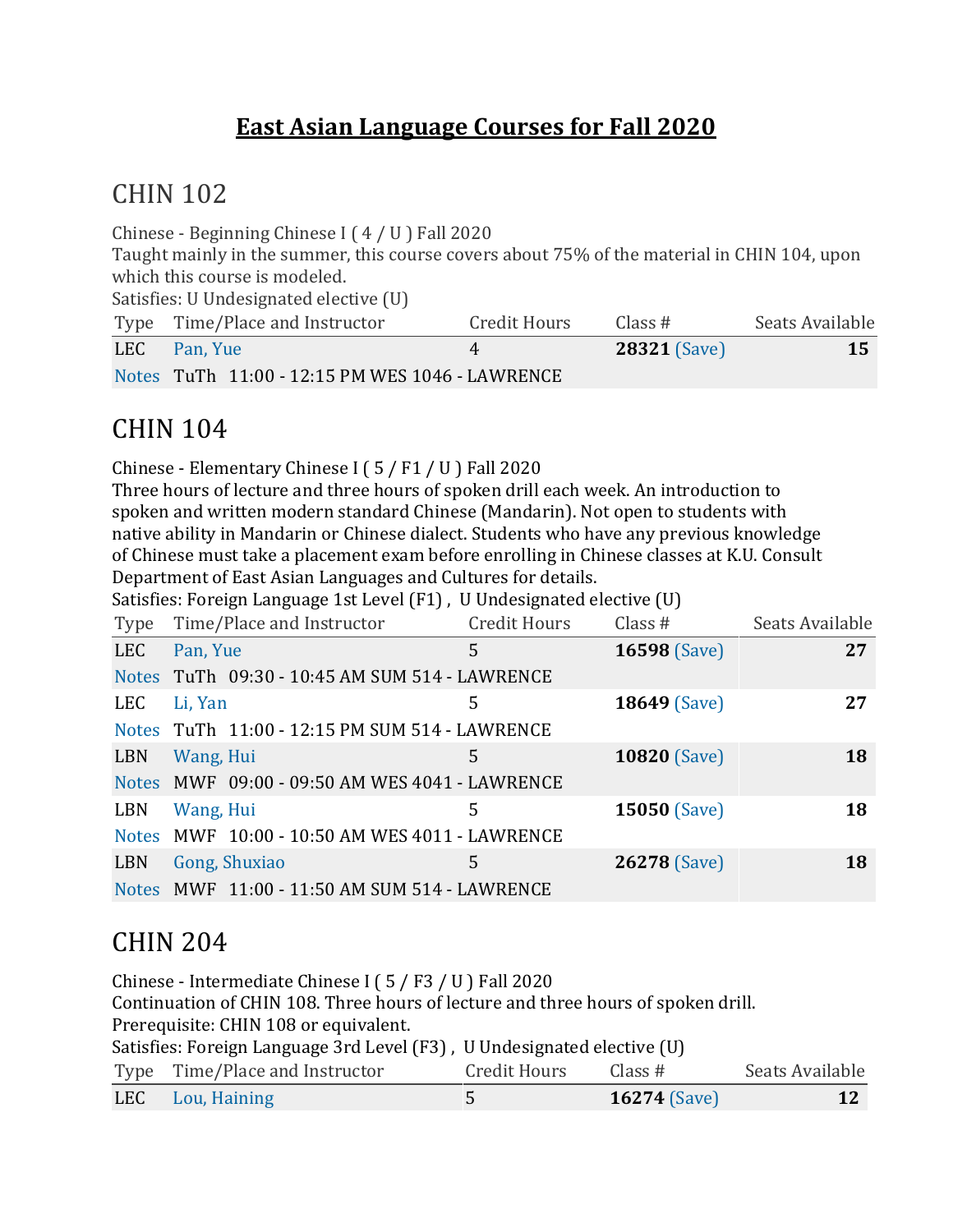|     | Notes TuTh 11:00 - 12:15 PM WES 4019 - LAWRENCE |   |                     |    |
|-----|-------------------------------------------------|---|---------------------|----|
| LEC | Lou, Haining                                    |   | <b>16020 (Save)</b> | 12 |
|     | Notes TuTh 01:00 - 02:15 PM WES 4014 - LAWRENCE |   |                     |    |
| LBN | Hu, Connie Chu Yun                              | 5 | $26315$ (Save)      | 12 |
|     | Notes MWF 10:00 - 10:50 AM WES 4041 - LAWRENCE  |   |                     |    |
| LBN | Liu, Chang                                      | 5 | <b>19489 (Save)</b> | 12 |
|     | Notes MWF 01:00 - 01:50 PM GL 1144 - LAWRENCE   |   |                     |    |

## CHIN 342

Chinese - Intro to Classical Chinese ( 3 / FP / H / W ) Fall 2020 An introduction to Classical Chinese through detailed analysis of short original passages from a variety of early Chinese texts. Students gain a foundation in the grammar and vocabulary of Classical Chinese, preparing them for CHIN 544. The course is offered at the 300 and 500 levels, with additional requirements for students taking the 500 level. Prerequisite: A basic knowledge of Chinese characters (e.g. from CHIN 108 or JPN 108) and consent of the instructor, or CHIN 208 or JPN 208. Not open to students who have completed CHIN 542. Satisfies: Foreign Language Proficiency (FP) , H Humanities (H) , World Culture (W) Type Time/Place and Instructor Credit Hours Class # Seats Available LEC [Williams,](https://classes.ku.edu/Classes/InstructorLink.action?searchTerm=dmNPWWtMak5xbzRvazIvYlRiMlA3dz09) Crispin 3 **19536** [\(Save\)](javascript:;) **15**

[Notes](javascript:;) MWF 09:00 - 09:50 AM WES 4010 - LAWRENCE

## CHIN 498

Chinese - Directed Readings in Chinese ( 1-4 / FP / H / W ) Fall 2020 Readings in Chinese on a subject selected by a student with the advice and direction of the instructor. Individual meetings and reports. Prerequisite: Consent of instructor. Satisfies: Foreign Language Proficiency (FP) , H Humanities (H) , World Culture (W)

| Type         | Time/Place and Instructor | <b>Credit Hours</b> | Class $#$           | Seats Available |
|--------------|---------------------------|---------------------|---------------------|-----------------|
| <b>IND</b>   | McMahon, Keith            | $1 - 4$             | <b>10821 (Save)</b> |                 |
| <b>Notes</b> | APPT KULC APPT - LAWRENCE |                     | Inst Req            |                 |
| <b>IND</b>   | Williams, Crispin         | $1 - 4$             | <b>14239 (Save)</b> |                 |
| <b>Notes</b> | APPT KULC APPT - LAWRENCE |                     | Inst Req            |                 |

# CHIN 504

Chinese - Advanced Modern Chinese I ( 5 / FP / H / W ) Fall 2020

Five hours of class and two of drill. Readings in selected modern Chinese literary texts and discussion in Chinese of recordings of stories and dramas. Prerequisite: CHIN 208 or equivalent.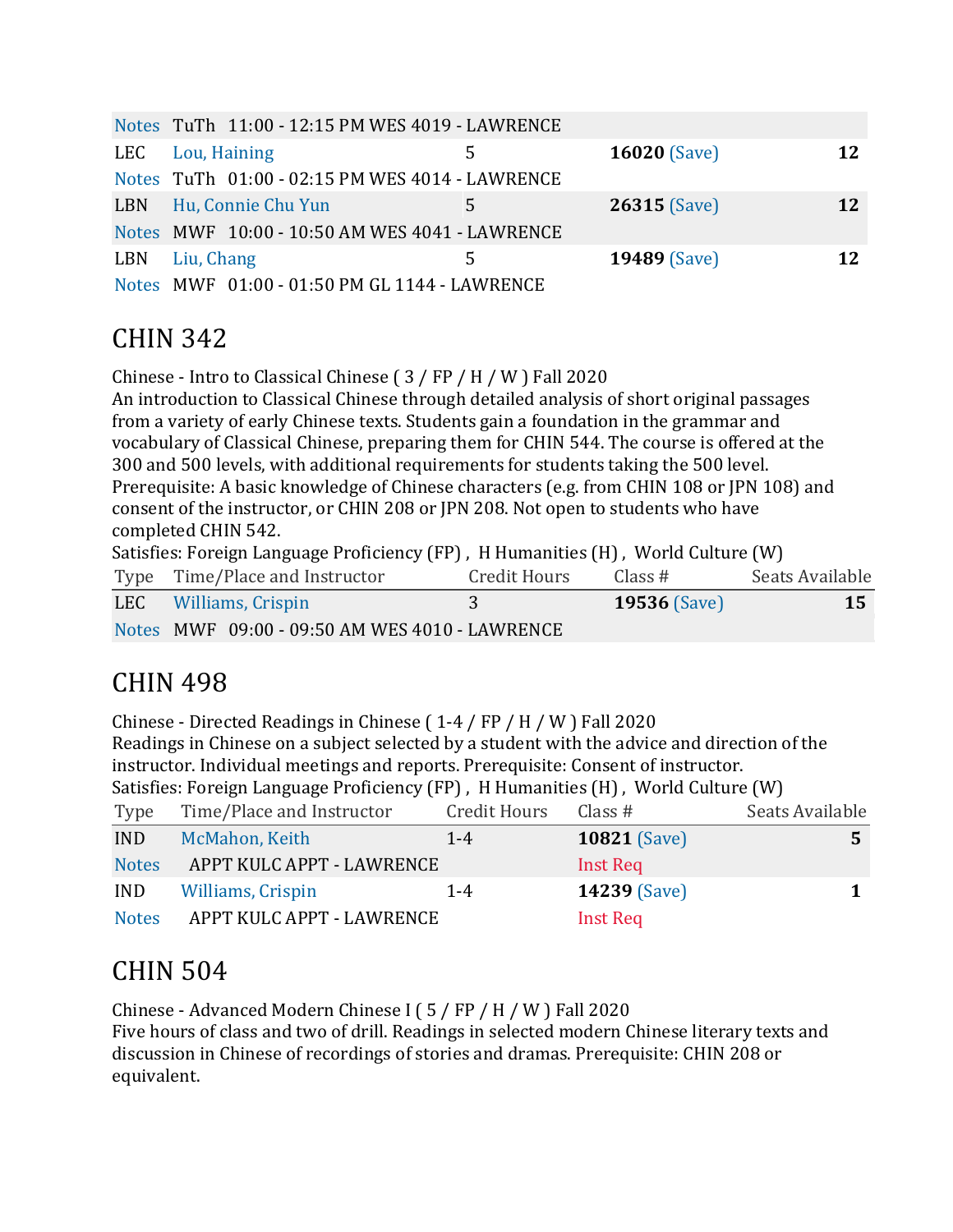Type Time/Place and Instructor Credit Hours Class # Seats Available LEC [McMahon,](https://classes.ku.edu/Classes/InstructorLink.action?searchTerm=ODUwQkZlQWlsQUFZQWNDdmxHbkRyQT09) Keith 5 **10822** [\(Save\)](javascript:;) **16** [Notes](javascript:;) MWF 11:00 - 11:50 AM WES 4014 - LAWRENCE LBN Liu, [Chang](https://classes.ku.edu/Classes/InstructorLink.action?searchTerm=OUZNOXM5dTFjYWkvTzA0SjZoWWNNQT09) 5 **10823** [\(Save\)](javascript:;) **16** [Notes](javascript:;) TuTh 11:00 - 12:15 PM WES 4010 - LAWRENCE

Satisfies: Foreign Language Proficiency (FP) , H Humanities (H) , World Culture (W)

## CHIN 542

Chinese - Introdn to Classical Chinese ( 3 / FP / H / W ) Fall 2020 An introduction to Classical Chinese through detailed analysis of short original passages from a variety of early Chinese texts. Students gain a foundation in the grammar and vocabulary of Classical Chinese, preparing them for CHIN 544. The course is offered at the 300 and 500 levels, with additional requirements for students taking CHIN 542. Prerequisite: A basic knowledge of Chinese characters (e.g. from CHIN 108 or JPN 108) and consent of instructor, or CHIN 208 or JPN 208. Not open to students who have completed CHIN 342.

Satisfies: Foreign Language Proficiency (FP) , H Humanities (H) , World Culture (W)

| Type Time/Place and Instructor                 | Credit Hours | Class $#$           | Seats Available |
|------------------------------------------------|--------------|---------------------|-----------------|
| LEC Williams, Crispin                          |              | <b>15722 (Save)</b> | 15              |
| Notes MWF 09:00 - 09:50 AM WES 4010 - LAWRENCE |              |                     |                 |

## CHIN 562

Chinese - Modern Chinese Texts I ( 3 / AE61 / FP / H / NW / W ) Fall 2020 Readings and interpretation of varied modern Chinese texts. Continued study of the language in the form of oral discussion and written reports. Prerequisite: CHIN 504 or equivalent.

Satisfies: Goal 6 Outcome 1 (AE61) , Foreign Language Proficiency (FP) , H Humanities (H) , NW Non-Western Culture (NW) , World Culture (W)

|              | Type Time/Place and Instructor          | Credit Hours | Class $#$           | Seats<br>Available |
|--------------|-----------------------------------------|--------------|---------------------|--------------------|
| LEC          | Xiao. Hui                               |              | <b>14241 (Save)</b> | 15                 |
| <b>Notes</b> | MW 12:30 - 01:45 PM WES 1046 - LAWRENCE |              |                     |                    |

#### JPN 104

Japanese (JPN) - Elementary Japanese I ( 5 / F1 / U ) Fall 2020 Three hours of lecture, three hours of drill per week. Acquisition of basic language skills (listening, speaking, reading, writing). Not available for credit for students who have previously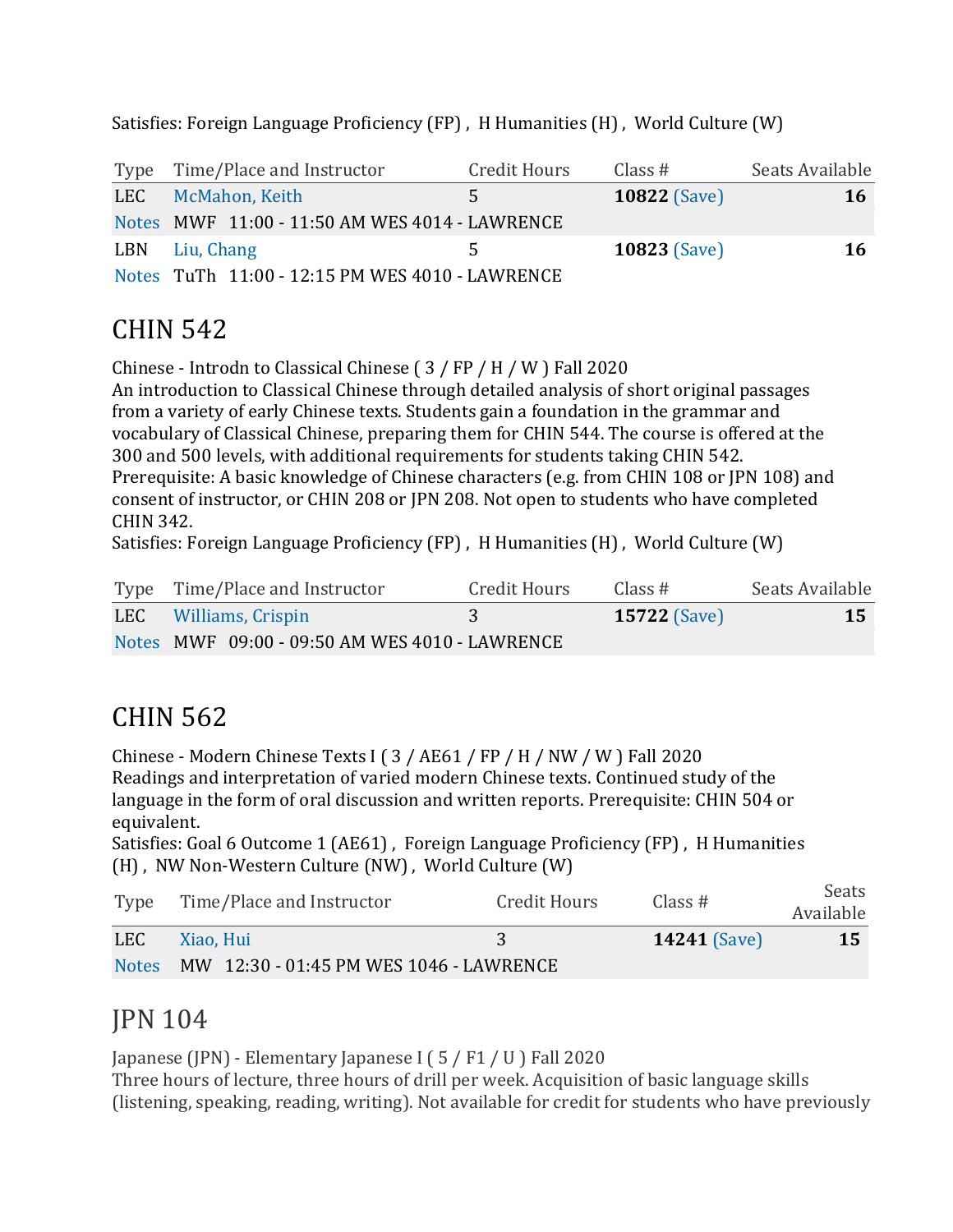completed JPN 101.

Satisfies: Foreign Language 1st Level (F1) , U Undesignated elective (U)

| Type       |                       | Time/Place and Instructor                       | <b>Credit Hours</b> | Class #      | Seats Available |
|------------|-----------------------|-------------------------------------------------|---------------------|--------------|-----------------|
| <b>LEC</b> | Childs, Maggie        |                                                 | 5                   | 22695 (Save) | 36              |
|            |                       | Notes TuTh 09:30 - 10:45 AM WES 4041 - LAWRENCE |                     |              |                 |
| LEC        | Childs, Maggie        |                                                 | 5                   | 22696 (Save) | 36              |
|            |                       | Notes TuTh 11:00 - 12:15 PM WES 4041 - LAWRENCE |                     |              |                 |
| LBN        | Nobuki, Ayumi         |                                                 | 5                   | 22697 (Save) | 18              |
|            |                       | Notes MWF 02:00 - 02:50 PM FR 206 - LAWRENCE    |                     |              |                 |
| LBN        | <b>Wang, Tingting</b> |                                                 | 5                   | 22698 (Save) | 18              |
|            |                       | Notes MWF 10:00 - 10:50 AM WES 4014 - LAWRENCE  |                     |              |                 |
| LBN        | <b>Wang, Tingting</b> |                                                 | 5.                  | 22699 (Save) | 19              |
|            |                       | Notes MWF 11:00 - 11:50 AM WES 1007 - LAWRENCE  |                     |              |                 |
| LBN        | Nobuki, Ayumi         |                                                 | 5                   | 22700 (Save) | 18              |
|            |                       | Notes MWF 01:00 - 01:50 PM WES 4014 - LAWRENCE  |                     |              |                 |

#### JPN 204

Japanese (JPN) - Intermediate Japanese I ( 5 / F3 / U ) Fall 2020 Three hours of lecture, three hours of drill. Prerequisite: JPN 108 or equivalent. Satisfies: Foreign Language 3rd Level (F3) , U Undesignated elective (U) Type Time/Place and Instructor Credit Hours Class # Seats Available LEC [Daldorph,](https://classes.ku.edu/Classes/InstructorLink.action?searchTerm=aXJydSttSlgwZmliUU9obitmOXQ0Zz09) Misae 5 **20340** [\(Save\)](javascript:;) **20** [Notes](javascript:;) TuTh 09:30 - 10:45 AM FR 206 - LAWRENCE LEC [Daldorph,](https://classes.ku.edu/Classes/InstructorLink.action?searchTerm=SW5xNG96OG1pQzQvOEhyTHU2SkZWdz09) Misae 5 **27039** [\(Save\)](javascript:;) **20** [Notes](javascript:;) TuTh 11:00 - 12:15 PM WES 1045 - LAWRENCE LBN [Niimori,](https://classes.ku.edu/Classes/InstructorLink.action?searchTerm=bUxQRnQ5ZXdXcTZUQnBEczhPQThSQT09) Wataru 5 **17169** [\(Save\)](javascript:;) **15** [Notes](javascript:;) MWF 01:00 - 01:50 PM ROB 150 - LAWRENCE LBN [Daldorph,](https://classes.ku.edu/Classes/InstructorLink.action?searchTerm=L3VaY0s3TW5TSG16ZkVVR1p3aERxUT09) Misae 5 **11732** [\(Save\)](javascript:;) **15** [Notes](javascript:;) MWF 09:00 - 09:50 AM FR 206 - LAWRENCE LBN [Niimori,](https://classes.ku.edu/Classes/InstructorLink.action?searchTerm=OGZjNGxNMVozQWpQS092eXh1Y2VQUT09) Wataru 5 **19362** [\(Save\)](javascript:;) **15** [Notes](javascript:;) MWF 10:00 - 10:50 AM SUM 514 - LAWRENCE

# JPN 498

Japanese (JPN) - Directed Readings in Japanese ( 1-4 / FP / H / W ) Fall 2020 Readings in Japanese on a subject selected by a student with the advice and direction of the instructor. Individual meetings and reports. Prerequisite: Consent of instructor. Satisfies: Foreign Language Proficiency (FP) , H Humanities (H) , World Culture (W) Type Time/Place and Instructor Credit Hours Class # Seats Available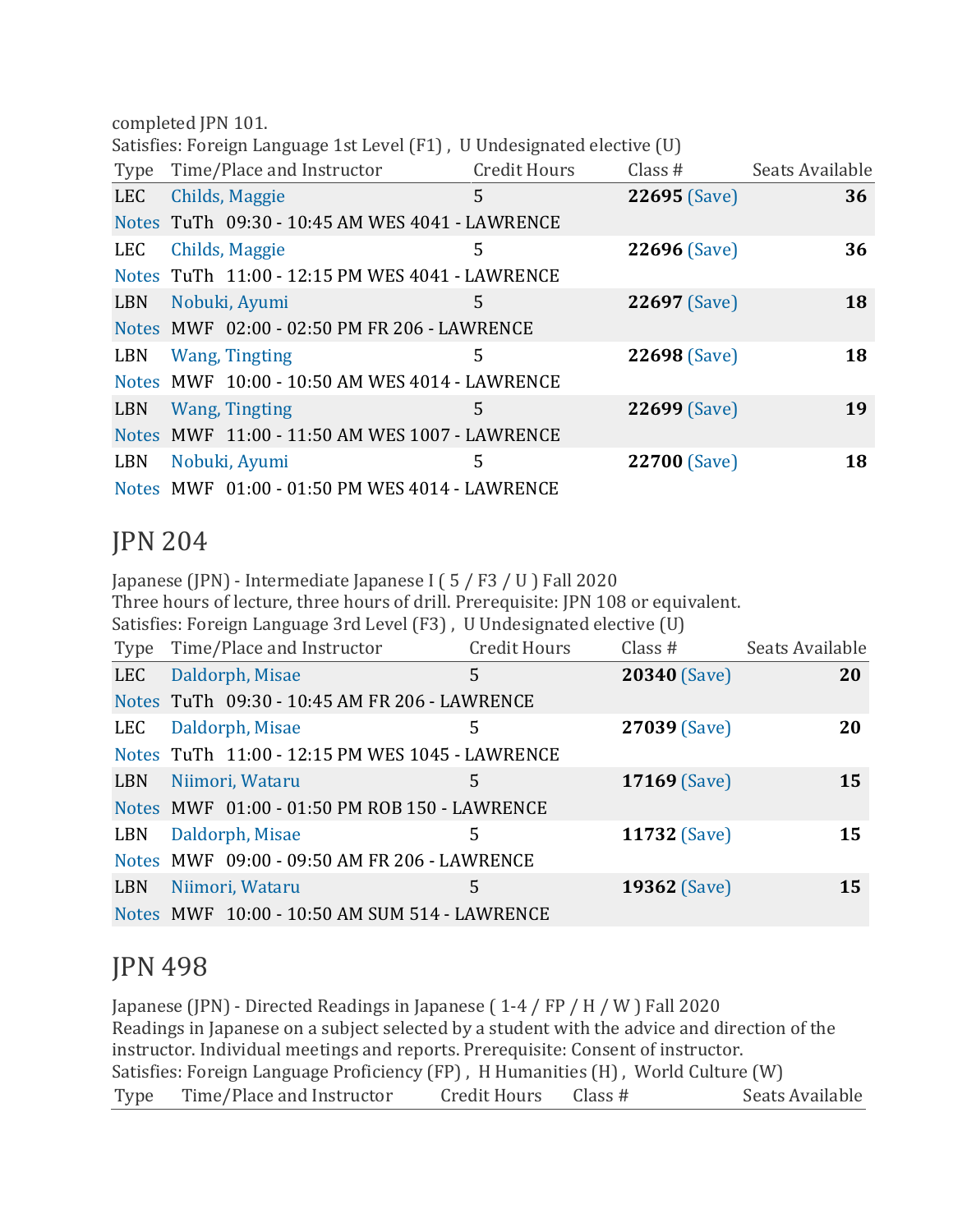| <b>IND</b>   | Childs, Maggie            | $1 - 4$ | <b>11733 (Save)</b> | 2 |
|--------------|---------------------------|---------|---------------------|---|
| <b>Notes</b> | APPT KULC APPT - LAWRENCE |         | Inst Req            |   |
| <b>IND</b>   | Gerbert, Elaine           | 1-4     | <b>11734 (Save)</b> |   |
| <b>Notes</b> | APPT KULC APPT - LAWRENCE |         | Inst Req            |   |

## JPN 504

Japanese (JPN) - Advanced Modern Japanese I ( 5 / FP / H / W ) Fall 2020 Readings in selected modern Japanese texts on various topics: history, education, society, and business. Includes oral discussion and written short essays. Meets five hours per week. Prerequisite: JPN 208 or equivalent.

|  | Satisfies: Foreign Language Proficiency (FP), H Humanities (H), World Culture (W) |  |
|--|-----------------------------------------------------------------------------------|--|
|--|-----------------------------------------------------------------------------------|--|

|  | Type Time/Place and Instructor                                                            | Credit Hours | Class#              | Seats Available |
|--|-------------------------------------------------------------------------------------------|--------------|---------------------|-----------------|
|  | LEC Naito Billen, Yuka                                                                    | 5.           | <b>11735 (Save)</b> | -24             |
|  | Notes MWF 11:00 - 11:50 AM WES 4041 - LAWRENCE<br>TuTh 01:00 - 02:15 PM FR 219 - LAWRENCE |              |                     |                 |

## JPN 562

Japanese (JPN) - Modern Japanese Texts I ( 3 / AE61 / FP / H / W ) Fall 2020 Readings and interpretation of modern Japanese texts from various fields. Continued study of the language in the form of oral discussion and written reports. Prerequisite: JPN 508. Satisfies: Goal 6 Outcome 1 (AE61) , Foreign Language Proficiency (FP) , H Humanities (H) , World Culture (W) Type Time/Place and Instructor Credit Hours Class # Seats Available

| Type Thile/Place and instructor                 | Credit Hours | UJASS #             | -Seats Available |
|-------------------------------------------------|--------------|---------------------|------------------|
| LEC Naito Billen, Yuka                          |              | <b>11736 (Save)</b> |                  |
| Notes TuTh 11:00 - 12:15 PM WES 4014 - LAWRENCE |              |                     |                  |

## JPN 598

Japanese (JPN) - Readings in: ( 1-3 / FP / H / W ) Fall 2020 Students will read selections from materials on a given topic or topics. May be repeated for credit. Prerequisite: JPN 564 or permission of instructor. Satisfies: Foreign Language Proficiency (FP) , H Humanities (H) , World Culture (W) Type Time/Place and Instructor Credit Credit Class # Seats<br>Hours Class # Available Available

| <b>IND</b> | <b>Topic:</b> Readings in Japanese litrature Gerbert, $1-3$<br>Elaine |  | <b>26273 (Save)</b> | $\overline{2}$ |
|------------|-----------------------------------------------------------------------|--|---------------------|----------------|
|            | Notes APPT KULC APPT - LAWRENCE                                       |  | Inst Req            |                |

JPN 801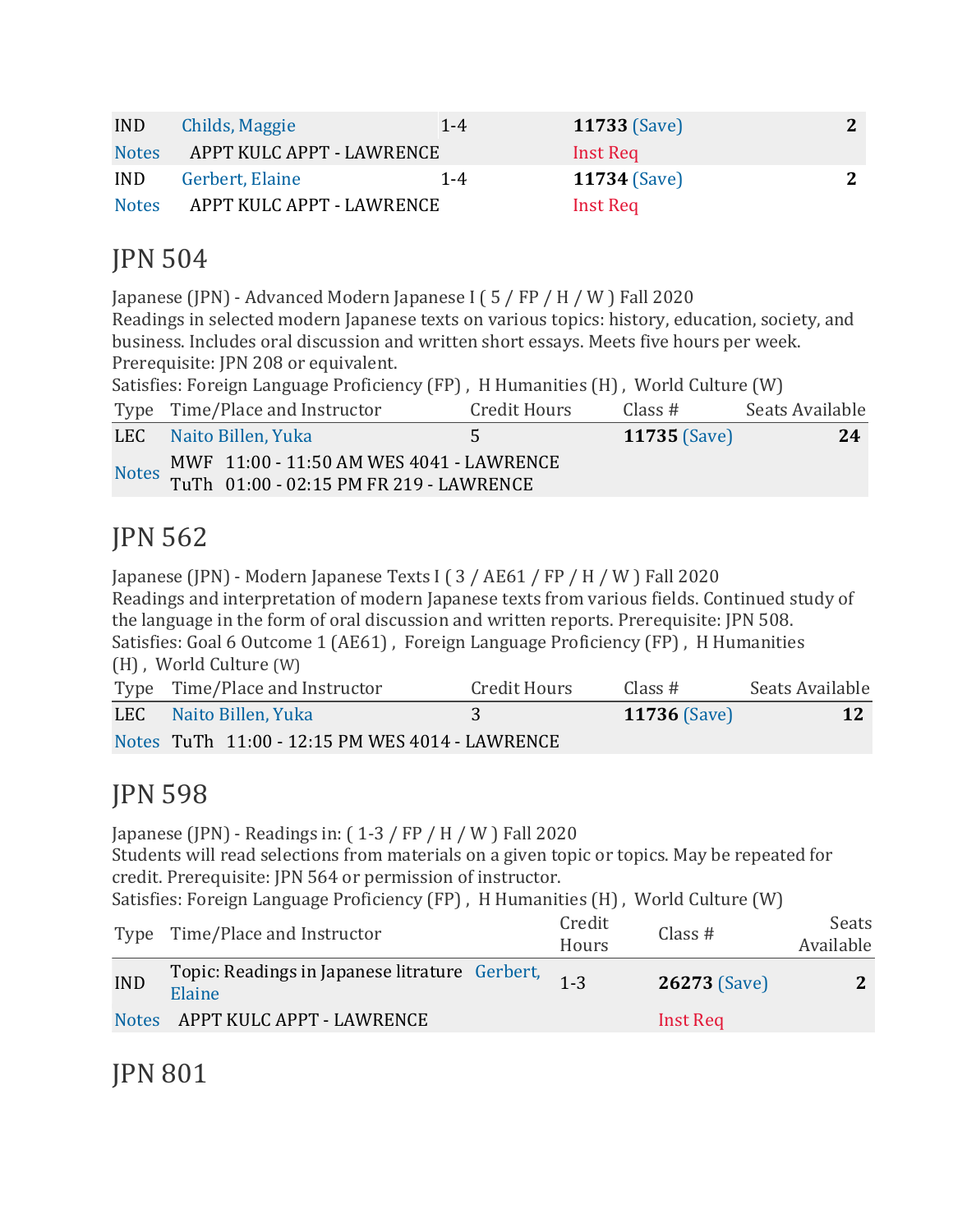Japanese (JPN) - Dirct Readng&Rsrch in Japanese ( 1-4 / FP ) Fall 2020

Advanced language training for the study of Japanese sources in the humanities or social science field of the student. Prerequisite: JPN 564 or consent of instructor.

Satisfies: Foreign Language Proficiency (FP)

| Type         | Time/Place and Instructor | <b>Credit Hours</b> | Class $#$           | Seats Available |
|--------------|---------------------------|---------------------|---------------------|-----------------|
| <b>RSH</b>   | Childs, Maggie            | $1 - 4$             | 11737 (Save)        | 5               |
| <b>Notes</b> | APPT KULC APPT - LAWRENCE |                     | <b>Inst Req</b>     |                 |
| <b>RSH</b>   | Gerbert, Elaine           | $1 - 4$             | 11738 (Save)        | 5.              |
| <b>Notes</b> | APPT KULC APPT - LAWRENCE |                     | <b>Inst Req</b>     |                 |
| <b>RSH</b>   | Rath, Eric                | $1 - 4$             | <b>15881 (Save)</b> | 3               |
| <b>Notes</b> | APPT KULC APPT - LAWRENCE |                     | Inst Req            |                 |

#### KOR 104

Korean - Elementary Korean I ( 5 / F1 / U ) Fall 2020

Five hours of class and two hours of drill in the spoken language each week. Grammar and readings in selected texts.

Satisfies: Foreign Language 1st Level (F1) , U Undesignated elective (U)

| Type       |              | Time/Place and Instructor                      | <b>Credit Hours</b> | Class $#$           | Seats Available |
|------------|--------------|------------------------------------------------|---------------------|---------------------|-----------------|
| <b>LEC</b> | Lee, Ji Yeon |                                                | 5                   | <b>19386 (Save)</b> | 24              |
|            |              | Notes TuTh 09:30 - 10:45 AM FR 222 - LAWRENCE  |                     |                     |                 |
| <b>LEC</b> | Lee, Ji Yeon |                                                | 5                   | 26347 (Save)        | 24              |
|            |              | Notes TuTh 11:00 - 12:15 PM FR 118 - LAWRENCE  |                     |                     |                 |
| <b>LBN</b> |              | Kook, Rachel                                   | 5                   | <b>20382</b> (Save) | 12              |
|            |              | Notes MWF 11:00 - 11:50 AM MS 106 - LAWRENCE   |                     |                     |                 |
| <b>LBN</b> | Hwang, Inje  |                                                | 5                   | 11743 (Save)        | 12              |
|            |              | Notes MWF 12:00 - 12:50 PM WES 4014 - LAWRENCE |                     |                     |                 |
| <b>LBN</b> | Hwang, Inje  |                                                | 5                   | <b>11742 (Save)</b> | 12              |
|            |              | Notes MWF 01:00 - 01:50 PM WES 1005 - LAWRENCE |                     |                     |                 |
| <b>LBN</b> |              |                                                | 5                   | 28360 (Save)        | 12              |
|            |              | Notes MWF 02:00 - 02:50 PM WES 4019 - LAWRENCE |                     |                     |                 |

#### KOR 204

Korean - Intermediate Korean I ( 5 / F3 / U ) Fall 2020 Five hours of class and two hours of spoken drill. Readings in selected texts in modern Korean. Prerequisite: KOR 108 or equivalent. Satisfies: Foreign Language 3rd Level (F3) , U Undesignated elective (U)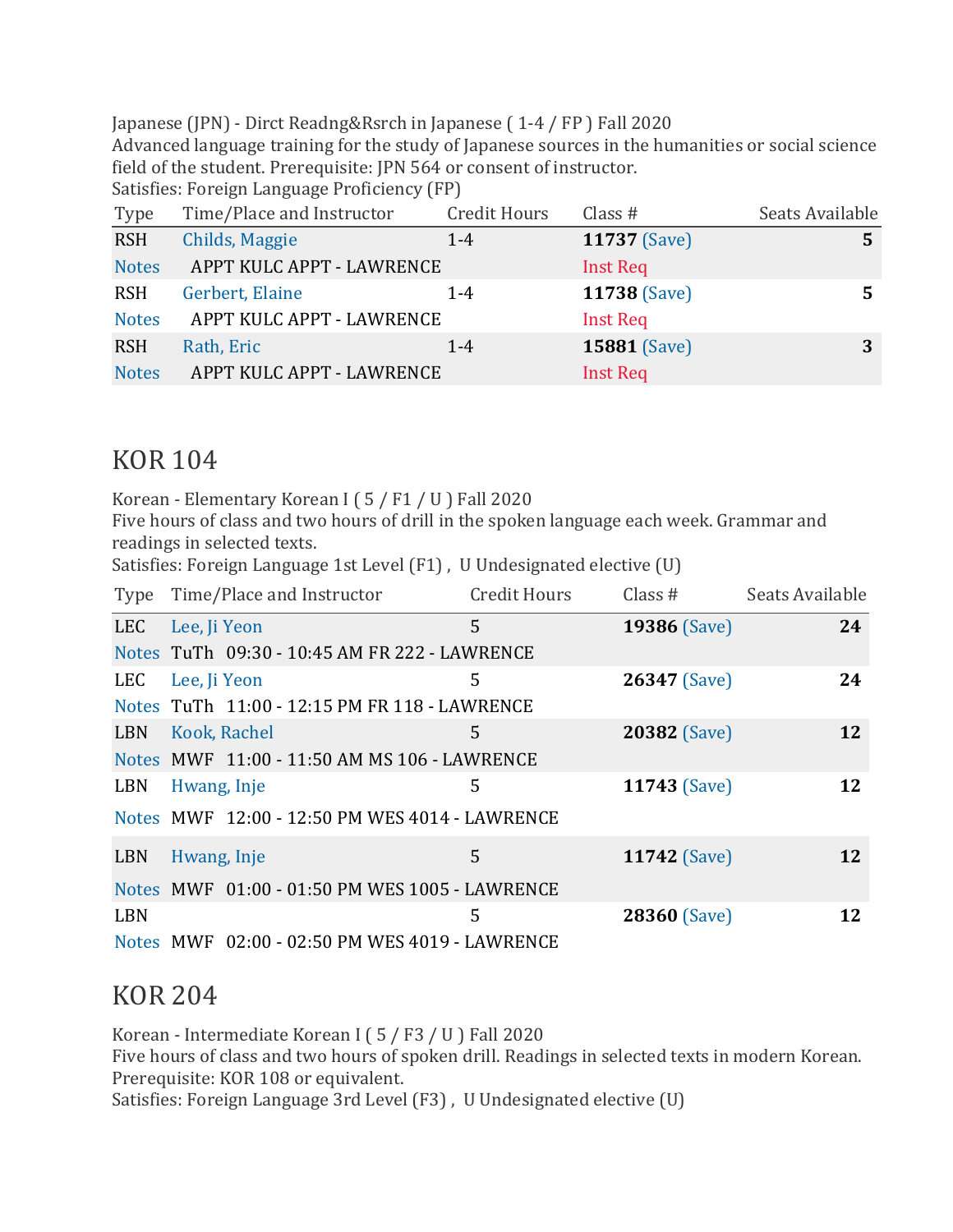|     | Type Time/Place and Instructor                  | <b>Credit Hours</b> | Class $#$           | Seats Available |
|-----|-------------------------------------------------|---------------------|---------------------|-----------------|
| LEC | Yun, Kyoim                                      | 5                   | <b>11744 (Save)</b> | 24              |
|     | Notes TuTh 01:00 - 02:15 PM WES 1005 - LAWRENCE |                     |                     |                 |
| LBN | Yoon, Jeongwon                                  | 5                   | <b>13487</b> (Save) | 12              |
|     | Notes MWF 11:00 - 11:50 AM WES 4010 - LAWRENCE  |                     |                     |                 |
| LBN | Yoon, Jeongwon                                  | 5.                  | 20383 (Save)        | <b>12</b>       |
|     | Notes MWF 12:00 - 12:50 PM WES 4010 - LAWRENCE  |                     |                     |                 |

#### KOR 498

Korean - Directed Readings in Korean ( 1-4 / FP / H / W ) Fall 2020 Readings in Korean on a subject selected by a student with the advice and direction of the instructor. Individual meetings and reports. Prerequisite: Consent of instructor. Satisfies: Foreign Language Proficiency (FP) , H Humanities (H) , World Culture (W) Type Time/Place and Instructor Credit Hours Class # Seats Available IND Lee, Ji [Yeon](https://classes.ku.edu/Classes/InstructorLink.action?searchTerm=T1dtU0FZOFNaTnBGTkxWZDdjSFduZz09) 1-4 **17908** [\(Save\)](javascript:;) **5** [Notes](javascript:;) APPT KULC APPT - LAWRENCE Inst Req

## KOR 504

Korean - Advanced Modern Korean I ( 5 / FP / H / W ) Fall 2020 Readings in and discussion of selected modern Korean texts on various topics: history, literature, society, and language. Prerequisite: KOR 208 or equivalent. Satisfies: Foreign Language Proficiency (FP) , H Humanities (H) , World Culture (W) Type Time/Place and Instructor Credit Hours Class # Seats Available LEC Lee, Ji [Yeon](https://classes.ku.edu/Classes/InstructorLink.action?searchTerm=MGRVYUpEREU3R0RJSTRTS0ZqekJJZz09) 5 **28873** [\(Save\)](javascript:;) **12** [Notes](javascript:;) MWF 09:00 - 09:50 AM WES 4014 - LAWRENCE LBN 5 28874 [\(Save\)](javascript:;) 12 [Notes](javascript:;) TuTh 09:30 - 10:45 AM WES 4014 - LAWRENCE

#### KOR 562

Korean - Modern Korean Texts I ( 1-5 / FP / H ) Fall 2020 Readings and analysis of modern or contemporary texts from various fields. Includes oral discussion and written essays. Prerequisite: KOR 508 or equivalent. Satisfies: Foreign Language Proficiency (FP) , H Humanities (H) Type Time/Place and Instructor Credit Hours Class # Seats Available LEC Shin, [Seulgi](https://classes.ku.edu/Classes/InstructorLink.action?searchTerm=VGcxNDMvMVB3YmY3ZnFOaUR4czd3dz09) 3 **21082** [\(Save\)](javascript:;) **12** [Notes](javascript:;) TuTh 01:00 - 02:15 PM WES 4019 - LAWRENCE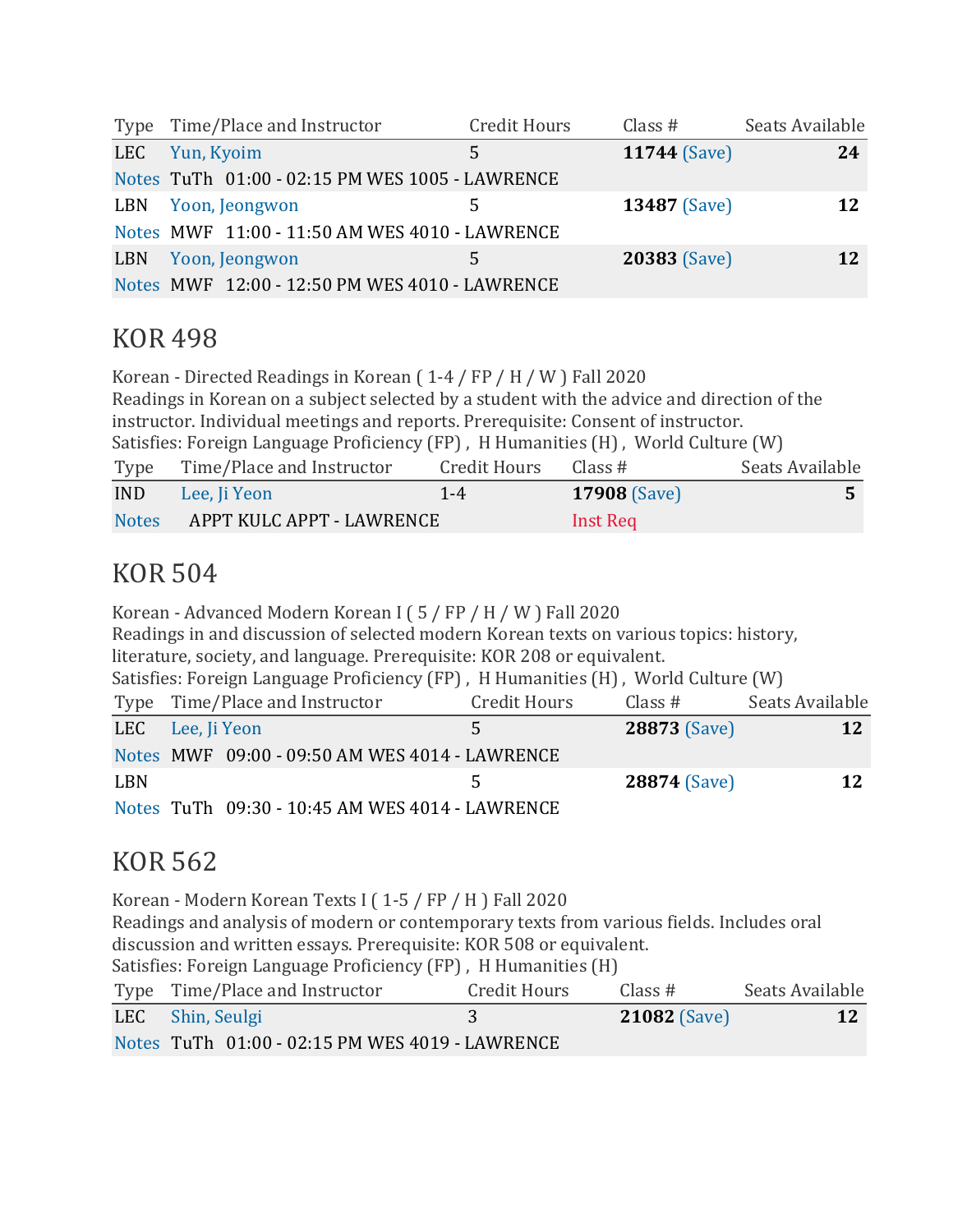## KOR 598

Korean - Readings in: ( 1-3 / U ) Fall 2020

Students will read selections from materials on a given topic or topics. May be repeated for credit. Prerequisite: KOR 508 or permission of instructor.

Satisfies: U Undesignated elective (U)

| Type Time/Place and Instructor                  | <b>Credit Hours</b> | Class#              | Seats Available |
|-------------------------------------------------|---------------------|---------------------|-----------------|
| <b>IND</b> Topic: 5th Year Korean               |                     | <b>26764</b> (Save) | 10              |
| Notes TuTh 01:00 - 02:15 PM WES 2106 - LAWRENCE |                     |                     |                 |

## TIB 101

Tibetan - Elementary Tibetan I ( 3 / F1 / U ) Fall 2020

An introduction to the Tibetan language in both its literary and colloquial forms according to the Central Tibetan dialects. Four semesters of 3-credit Tibetan language courses fulfill the College of Liberal Arts and Sciences foreign language requirement.

Satisfies: Foreign Language 1st Level (F1) , U Undesignated elective (U)

| Type Time/Place and Instructor                | Credit Hours | Class #             | Seats Available |
|-----------------------------------------------|--------------|---------------------|-----------------|
| LEC Lhunpo, Champa                            |              | <b>28367</b> (Save) | <b>10</b>       |
| Notes MW 04:00 - 05:15 PM WES 4010 - LAWRENCE |              |                     |                 |

## TIB 301

Tibetan - Advanced Tibetan I ( 1-3 / H ) Fall 2020

This course focuses on developing reading fluency in classical and modern Tibetan with continued practice in the spoken language as well. Prerequisite: Tibetan 202 or permission of the instructor.

Satisfies: H Humanities (H)

| Type Time/Place and Instructor     | Credit Hours | Class #             | Seats Available |
|------------------------------------|--------------|---------------------|-----------------|
| LEC Lhunpo, Champa                 | $1 - 3$      | <b>28368 (Save)</b> | <b>10</b>       |
| Notes MW APPT KULC APPT - LAWRENCE |              |                     |                 |

# EALC 590

East Asian Languages&Cultures - Tpcs in East Asian Lang&Cultr: ( 1-9 / H / W ) Fall 2020 Specific topical courses will be offered every year covering a number of disciplines. Credit, description, and prerequisites will vary. Note: May be repeated for credit up to the stated limit. Satisfies: H Humanities (H) , World Culture (W)

| Type Time/Place and Instructor | Credit<br>Hours | Class # | Seats<br>Available |
|--------------------------------|-----------------|---------|--------------------|
|                                |                 |         |                    |